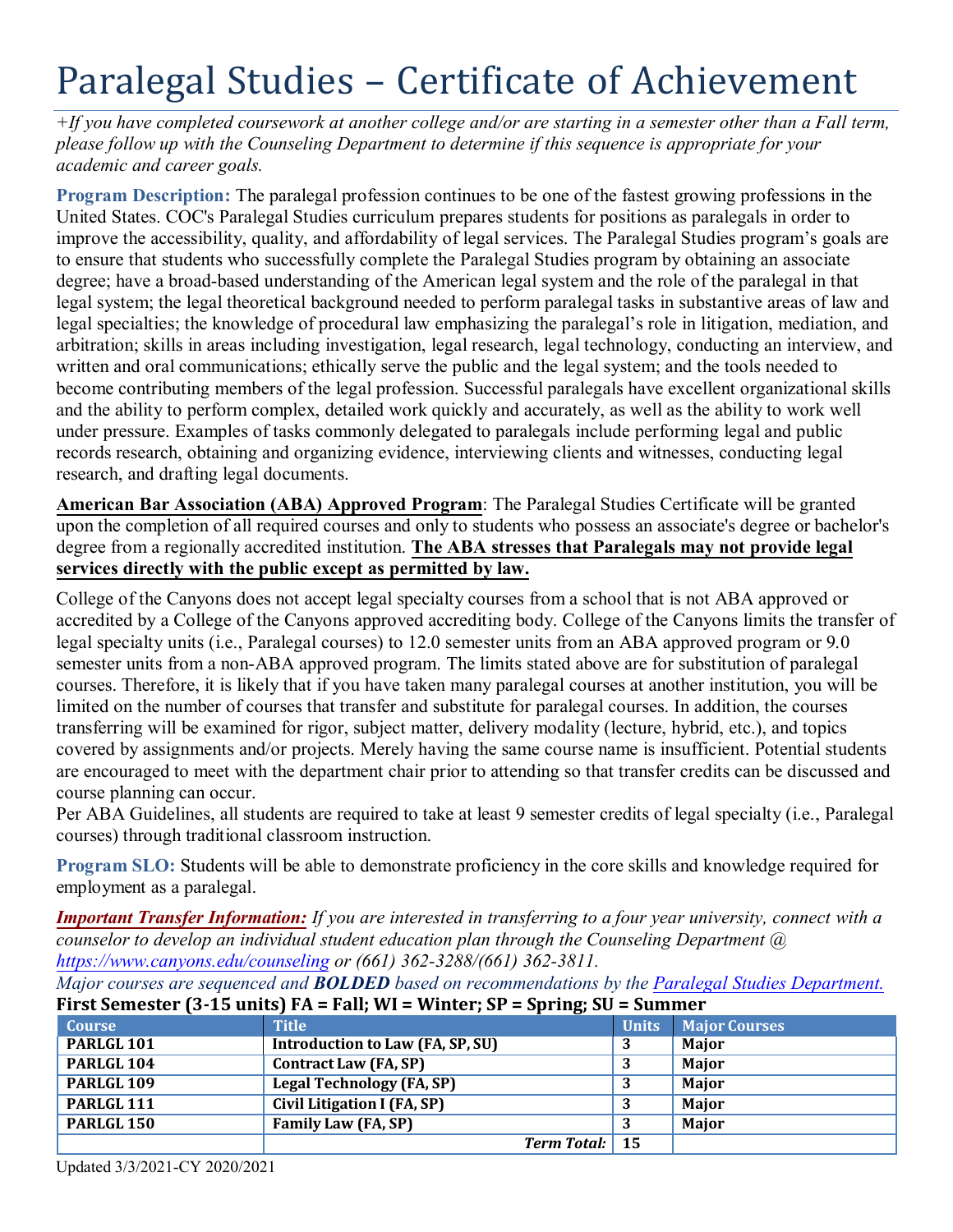**Intersession I (16-17 units)** 

| <b>Course</b> | <b>Title</b>          | <b>Units Major Courses</b> |
|---------------|-----------------------|----------------------------|
| PARLGL 107    | Legal Ethics (FA, WI) | <b>Maior Course</b>        |
|               | <b>Term Total:</b> 1  |                            |

### **Second Semester (18-31 units)**

| <b>Course</b>               | <b>Title</b>                                    | <b>Units</b> | <b>Major Courses</b> |
|-----------------------------|-------------------------------------------------|--------------|----------------------|
| PARLGL <sub>105</sub>       | Tort Law (FA, SP)                               |              | Major                |
| PARLGL <sub>106</sub>       | Legal Analysis and Writing (FA, SP)             |              | Major                |
| PARLGL <sub>108</sub>       | Legal Research (FA, SP)                         |              | Major                |
| PARLGL <sub>112</sub>       | Civil Litigation II (FA, SP)                    |              | Major                |
| PARLGL <sub>200</sub>       | <b>Paralegal Seminar (SP)</b>                   |              | Major                |
| <b>CWE-186 PLGL or CWE-</b> | <b>Cooperative Work Experience Education in</b> | $2 - 4$      | Major                |
| <b>188 PLGL</b>             | Paralegal (paid or unpaid) (FA, WI, SP, SU)     |              |                      |
|                             | <b>Term Total:</b>                              | $15 - 17$    |                      |

## **Intersession I (32-34 units)**

| <b>Course</b>               | <b>Title</b>                                  | <b>Units</b> | <b>Maior Courses</b>     |
|-----------------------------|-----------------------------------------------|--------------|--------------------------|
| <b>PARLGL 140 or PARLGL</b> | Bankruptcy (SU) or Estate Planning (SU) or    |              | Elective - (Department   |
| <b>180 or another AA</b>    | choose another 3-unit course (FA, WI, SP, SU) |              | Recommends either PARLGL |
| <b>Elective Course</b>      |                                               |              | 140 or 180)              |
|                             | <b>Term Total:</b> 3                          |              |                          |

## **Total Units: 31**

 *obtain an official foreign transcript evaluation to submit with transcripts from all other colleges attended. This Services (NACES). For the current listing of approved NACES members: <https://www.naces.org/members> NOTE: Students who have obtained an associate or bachelor's degree in a foreign country are required to evaluation must be obtained through an approved member of the National Association of Credential Evaluation* 

If you have international transcripts that need to be evaluated, please visit https://www.naces.org/members.html  *meet with a counselor. for a list of member organizations that can provide evaluation services. The NACES evaluation report must include a determination as to whether the student has obtained the equivalent to an associate or bachelor's degree awarded by a regionally accredited institution in the United States. Once you receive your evaluated transcript, do not open it, and bring it to the Admissions and Records Office and schedule an appointment to* 

#### **Counseling Resources**

Paralegal Studies Department: [www.canyons.edu/paralegalstudies](http://www.canyons.edu/paralegalstudies)

Counseling Department: <https://www.canyons.edu/studentservices/counseling/index.php>

Pathway to Law School: https://www.canyons.edu/lawschoolpathway

Honors Program:<https://www.canyons.edu/academics/honors>

LEX Honor Society: <https://www.aafpe.org/lex>

 Petition for Certificate of Achievement: Petitions are due in the fall/spring/summer term you will complete the requirements and may be submitted before your last term or up until the final day of the term. The petition form must be reviewed with a counselor and may be found here:

https://www.canyons.edu/\_resources/documents/studentservices/admissions/Petition\_for\_Associate\_Degree\_an d\_Certificate\_of\_Achievement.pdf

#### **Career Resources**

Professional Associations: Los Angeles Paralegal Association - www.lapa.org ABA paralegals - https://www.americanbar.org/groups/paralegals/ Paralegal Career Tree: https://www.canyons.edu/academics/paralegal/careertree/index.php California Career Zone: [www.cacareerzone.org](http://www.cacareerzone.org) O\*Net Online: www.onetonline.org Certified Paralegal Exam:<https://www.nala.org/certification/certified-paralegal-cp-program>